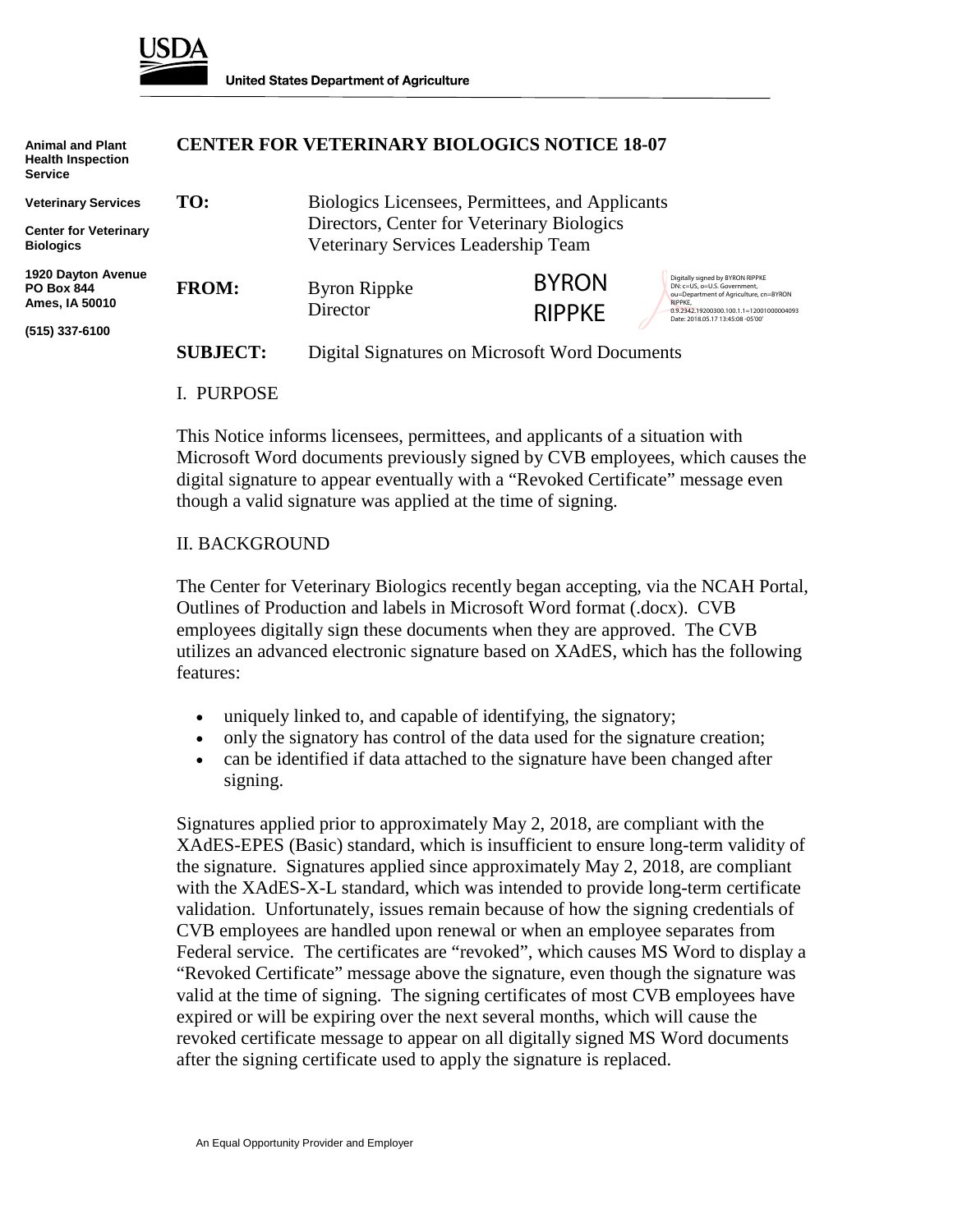## **CENTER FOR VETERINARY BIOLOGICS NOTICE 18-07** Page 2

After the signing certificate used to apply the signature is revoked, document signatures have this appearance:



Note that the signature date no longer displays next to the signature.

Signed by. Joe Doe

# III. ACTION

The CVB continues to look into this issue and is working toward a solution.

Readers can look at "Signature Details" to verify the original signature date and determine that the signature was applied while the certificate was valid. Stepwise instructions to drill into Signature Details are available at [https://support.office.com/en](https://support.office.com/en-us/article/view-digital-signature-and-certificate-details-76ba00cb-1e58-42aa-8717-0caee76bb3cf)[us/article/view-digital-signature-and-certificate-details-76ba00cb-1e58-42aa-8717-](https://support.office.com/en-us/article/view-digital-signature-and-certificate-details-76ba00cb-1e58-42aa-8717-0caee76bb3cf) [0caee76bb3cf.](https://support.office.com/en-us/article/view-digital-signature-and-certificate-details-76ba00cb-1e58-42aa-8717-0caee76bb3cf)

| · x<br>Signatures                         | x<br>Certificate<br>General<br>Certification Path<br>Details                                                                                                                                                                                                                                  |
|-------------------------------------------|-----------------------------------------------------------------------------------------------------------------------------------------------------------------------------------------------------------------------------------------------------------------------------------------------|
| Valid signatures:<br>4/13/2018<br>Joe Doe | <b>Certificate Information</b>                                                                                                                                                                                                                                                                |
|                                           | This certificate is intended for the following purpose(s):                                                                                                                                                                                                                                    |
| <b>Signature date</b>                     | . Ensures the identity of a remote computer<br>. Proves your identity to a remote computer<br>Ξ<br>· Protects e-mail messages<br>. Ensures software came from software publisher<br>. Protects software from alteration after publication<br>. Allows data to be signed with the current time |
|                                           | Issued to, JOE DOE                                                                                                                                                                                                                                                                            |
|                                           | <b>Issued by: Entrust Managed Services SSP CA</b>                                                                                                                                                                                                                                             |
|                                           | Valid from 3/ 1/ 2016 to 7/ 17/ 2018                                                                                                                                                                                                                                                          |

This traceability will be sufficient for regulatory purposes with APHIS; no further remedial action is needed. If additional assurances of validity are required for specific documentation used for international registration, contact your CVB reviewer to discuss